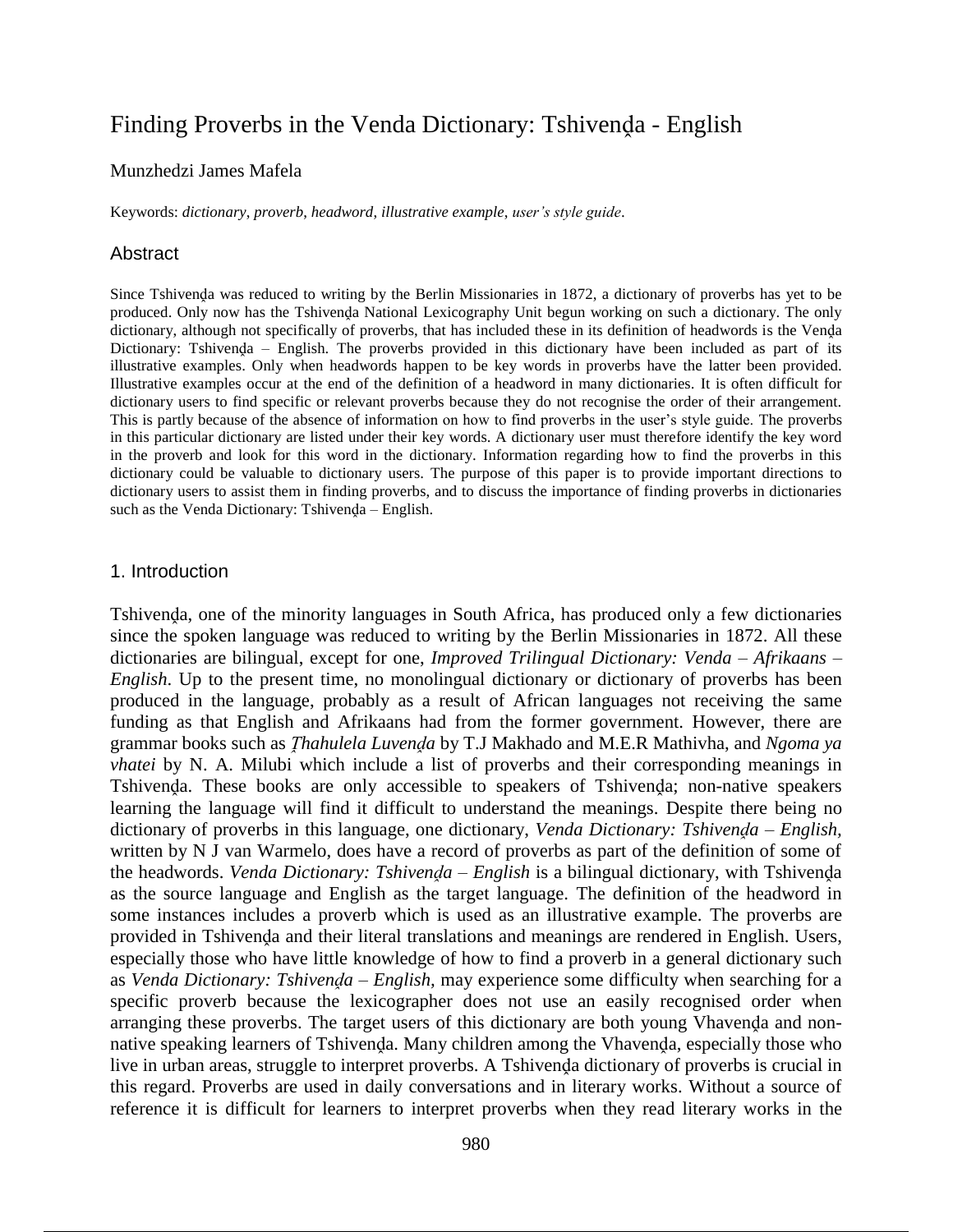language. In the absence of a dictionary of Tshivenda proverbs, Van Warmelo's *Venda Dictionary: Tshivenḓa – English* goes some way towards solving the problem*.* The same applies to non-native speakers of Tshivenda learning the language; they find it difficult to interpret Tshivenda proverbs without a source of reference. For these learners to communicate effectively in the community of language speakers, they need sources to refer to in order to infer the meanings of proverbs. This dictionary is useful because the literal translation of the proverb and its meaning are provided in English, the language most of these learners will understand.

Proverbs in the *Venda Dictionary: Tshivenda – English* have been spread throughout the entire dictionary. A dictionary user, looking for a specific proverb in this dictionary, would have trouble knowing where to start. This is partly because of the absence of information on how to find proverbs in the user's style guide. Had such information been included, it would have made looking for proverbs a simple task. The purpose of this paper is to provide some useful hints which could help dictionary users to find proverbs without difficulty, and to discuss the importance of finding proverbs in the *Venda Dictionary: Tshivenḓa – English*.

The discussion below will commence with a sketch of the theoretical framework of the study, followed by the method of ordering proverbs in the *Venda Dictionary: Tshivenda – English.* The study will also reflect on the importance of finding proverbs in this dictionary.

# 2. Theoretical Framework

A dictionary is a source that lists words in alphabetical order and provides their meanings. Many scholars provide similar definitions of the concept "dictionary". The general argument is that a dictionary provides the meanings of words. Underhill (1980:32) argues: "Giving the meanings of words is often thought to be the main purpose of a dictionary. But, as we have seen, the dictionary also contains other areas of information useful to the student." Landau (1984:5) defines the concept "dictionary" as "... a book that lists words in alphabetical order and describes their meanings. Modern dictionaries often include information about spelling, syllabication, pronunciation, synonyms, and grammar, and sometimes illustrations as well." The above definitions are summed up by Hartmann (1984:1) when he writes that a dictionary is a reference book containing words of a language or language variety, usually alphabetically arranged, with information on the forms, pronunciation, functions, meanings and idiomatic uses. Hartmann's emphasis is on the arrangement of words in the reference book. Jackson (2002:22) concurs with Hartmann (1984), saying that dictionaries are reference books which people consult to find information about words. A good dictionary will include alphabetically arranged words, with information on the forms, pronunciation, syllabication, grammar, functions, meanings and examples. Dictionaries that include illustrative examples are popular among users because these illustrations contribute to their understanding by demonstrating the use of a word in its context. In the *Venda Dictionary: Tshivenḓa – English,* proverbs have been included as part of such illustrative examples.

Proverbs are a combination of words to create a particular meaning. This meaning can seldom be guessed from one's knowledge of the individual words making up the proverb (Underhill 1980:39). According to Dalfovo (1997:42), "Proverbs may be described as sayings originating from experience, being expressed in a pithy, fixed and metaphorical language and conveying a message". The meaning developed in a proverb differs from the literal meaning of the words used. Learners of Tshivenda, and non-native speakers learning Tshivenda in particular, may find it difficult to interpret proverbs if these are not explained to them. Although proverbs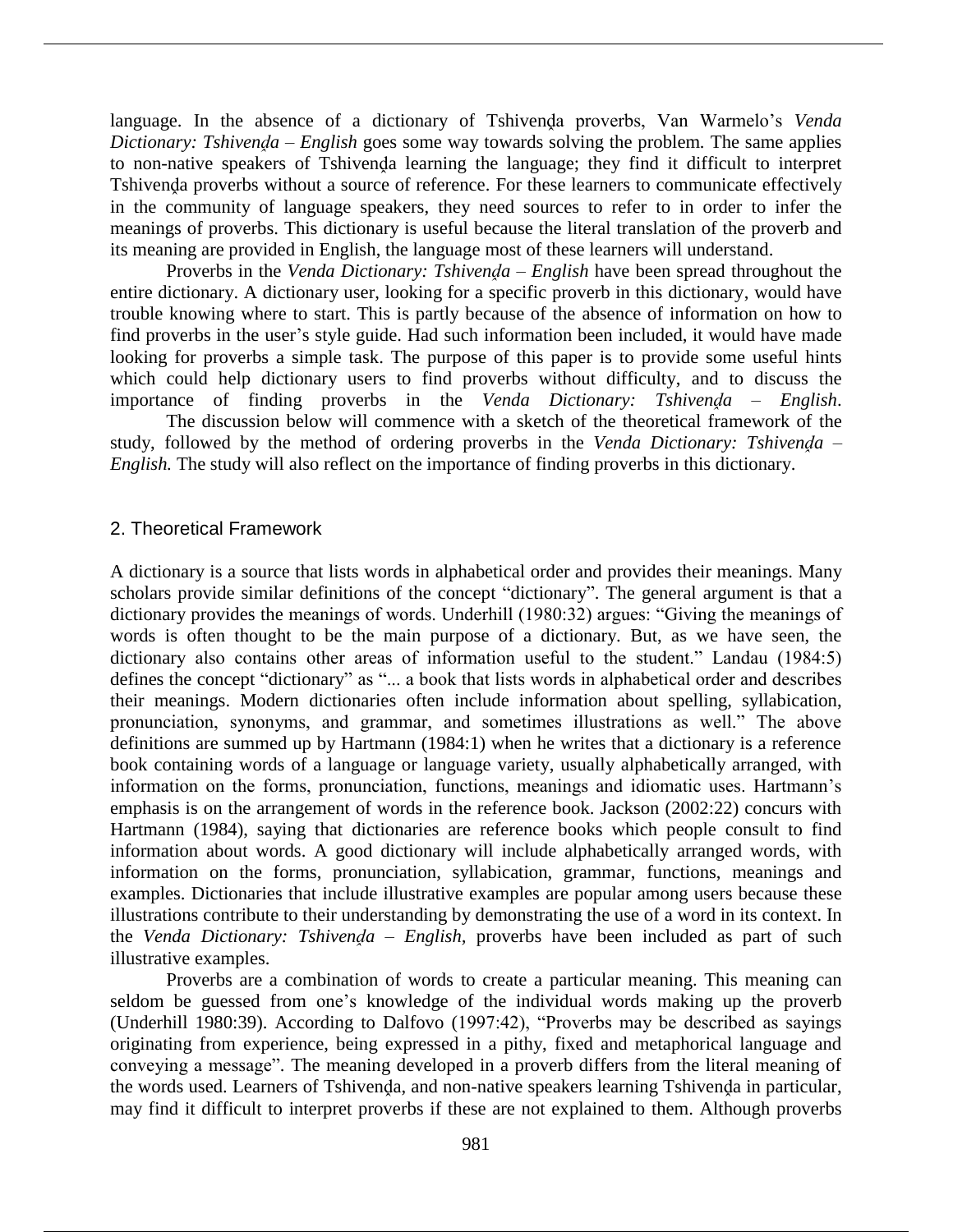lack in transparency, they express reality and thus reflect reality in communities in which they are spoken and are important in documenting archaic words, i.e. words that are no longer in regular use but which may occur occasionally in particular contexts. Zgusta (1971:153) notes that the important thing in this connection is that apart from other formal characteristics, we frequently find that proverbs have as their constituent parts obsolete words and expressions which are not used elsewhere. Proverbs also make a comment on the culture of the language community. A dictionary of proverbs is thus very important in understanding a language.

Proverbs are an important aspect of communication in African societies. They are used in everyday conversations. Regarding this importance of proverbs, Mkunchu (1997:107) writes:

Proverbs can be used in formal or informal settings. Informal situations may be ordinary day-to-day conversations to advise, rebuke and instruct. Proverbs can also be used in formal gatherings or special occasions. Such gatherings can be a ceremony to mark the end of a period of mourning, a meeting called to smooth over a disagreement/conflict, or the payment of dowry and initiation rites.

In this regard, Saayman (1997: ix) says: "Certainly, any social scientist who has done research among African peoples will testify to the enormous importance of African proverbs in African culture and society". According to this author, this is one aspect which the processes of urbanisation, industrialisation and westernisation have not been able to sweep away. It is therefore important to have a dictionary of proverbs in the African languages or at least to include proverbs in general dictionaries because they are used in everyday conversations in African societies. In this regard, Lusimba (2002:1) says: "They will therefore have to form part of the composition of dictionaries. In fact, for lexicography as discipline of linguistic science, the treatment of proverbs and idioms is of cardinal importance because they are the bearers of the culture and customs of a people." The *Venda Dictionary: Tshivenda – English* is very valuable in this regard because it helps learners to communicate effectively in Tshivenḓa and to experience the culture of the Vhavenḓa in this regard.

# 3. The nature of ordering proverbs in the *Venda Dictionary: Tshivenḓa – English*

As indicated above, the proverbs included in the *Venda Dictionary: Tshivenḓa – English* have been spread throughout the dictionary. At first glance one might think that there was no order to the arrangement of the proverbs included in this dictionary, but in fact there is a logical arrangement; the problem is, though, that no information was included in the style guide for users regarding how to find these proverbs. Without this information in the style guide, some dictionary users might overlook the proverbs, concluding that Tshivenḓa does not have a dictionary which includes proverbs. However, what users can identify at a glance when browsing through the dictionary is *Prov: w*hich has been used as an abbreviation of the word *proverb,* and this indicates the presence of an explanation of a proverb. In fact, Van Warmelo uses not only proverbs as illustrative examples of the definition of the headword; he also makes use of idioms and riddles for the same purpose. Idioms can be identified through the use of the abbreviation *Phr:* whereas the riddles are identified by *Thai:.* 

The lexicographer has recorded as many proverbs as he could in this dictionary. The number of proverbs used as illustrative examples exceeds that of idioms and riddles. As indicated above, proverbs in *Venda Dictionary: Tshivenda – English* have been included as part of the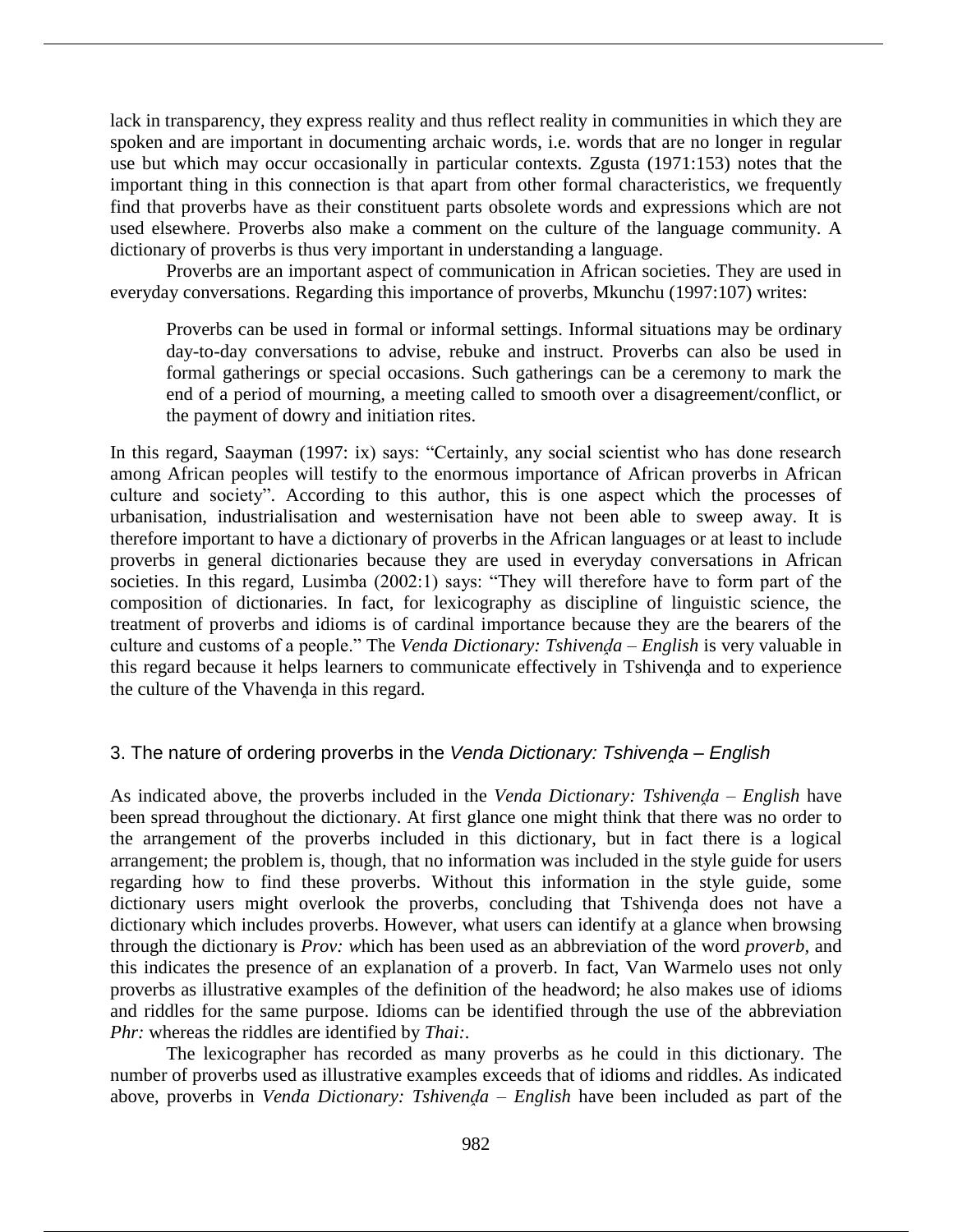definition of the headword. In all cases, the proverbs provided serve as illustrative examples to show the use of the headword in context. Illustrative examples are helpful in clarifying meaning discriminating among senses, understanding usage or connotation, and for supplying added information (Hartmann 1984:1). The proverb is identified by the use of *Prov:* followed by the proverb in Tshivenḓa, and then the literal English translation and the meaning thereof as shown hereunder:

**-anetshela** (applic. of –anea) narrate, recount, relate

Prov. *U anetshelwa ndi u dzimiwa* "To be told is to be stinted". A report always leaves something out; better go and find out yourself (Van Warmelo 1989:3).

The headword in this regard is *–anetshela*, which is followed by its English equivalents. The proverb that follows serves as an illustrative example. A dictionary user better understands the meaning of the headword *–anetshela* when it is used in context in the proverb.

Lexicographers can order idioms and proverbs in different ways in their dictionaries. Humble (2001:105) states: "In traditional dictionaries, idioms can be classified either under their first word; under the word which is considered most important; or according to the semantic field. Not all of these orders can be used at the same time. The traditional dictionaries often have the right information but they have limited ways of making it accessible." Regular users of dictionaries are aware of this classification, but many learners are not familiar with it and they need to be informed in the style guide. Proverbs in the *Venda Dictionary: Tshivenda – English* can be accessed by identifying a key word in the proverb which, according to Humble (2001), is considered most important, and by looking for it as headword in the dictionary. The ordering of headwords in this regard is according to the letters of the alphabet. Underhill (1980:39) makes this comment about finding an idiomatic expression in a dictionary:

To do this you must first decide which word in the expression is the *key word.* The key word is usually the main word in the expression, and is the headword in the dictionary under which the idiomatic expression will be found. If you do not find the idiomatic expression the first time, then try another key word.

The above explanation also applies to finding a proverb in a dictionary. One may end up trying more than one key word in order to find the exact proverb for which one is looking, but in the end, one will be in the position to find the proverb. When a dictionary user tries to search for a proverb, for example *Musadzi wa muluki u hwala nga tshiteto,* he or she will first identify the key words in the proverb, which are *musadzi, muluki, -hwala,* and *tshiteto.* The dictionary user will first try to find the proverb through the headword *musadzi.* In the definition of the headword *musadzi* no proverb has been provided as an illustrative example. The dictionary user will have to try the second key word, which is *muluki.* In the definition of this headword, the proverb mentioned above has been used as an illustrative example. There is no need to continue searching for the proverb through the remaining key words because the dictionary user has found it. The proverb in this regard is introduced as follows:

**muluki** 1 (cf. –luka) one who plaits, basket-maker.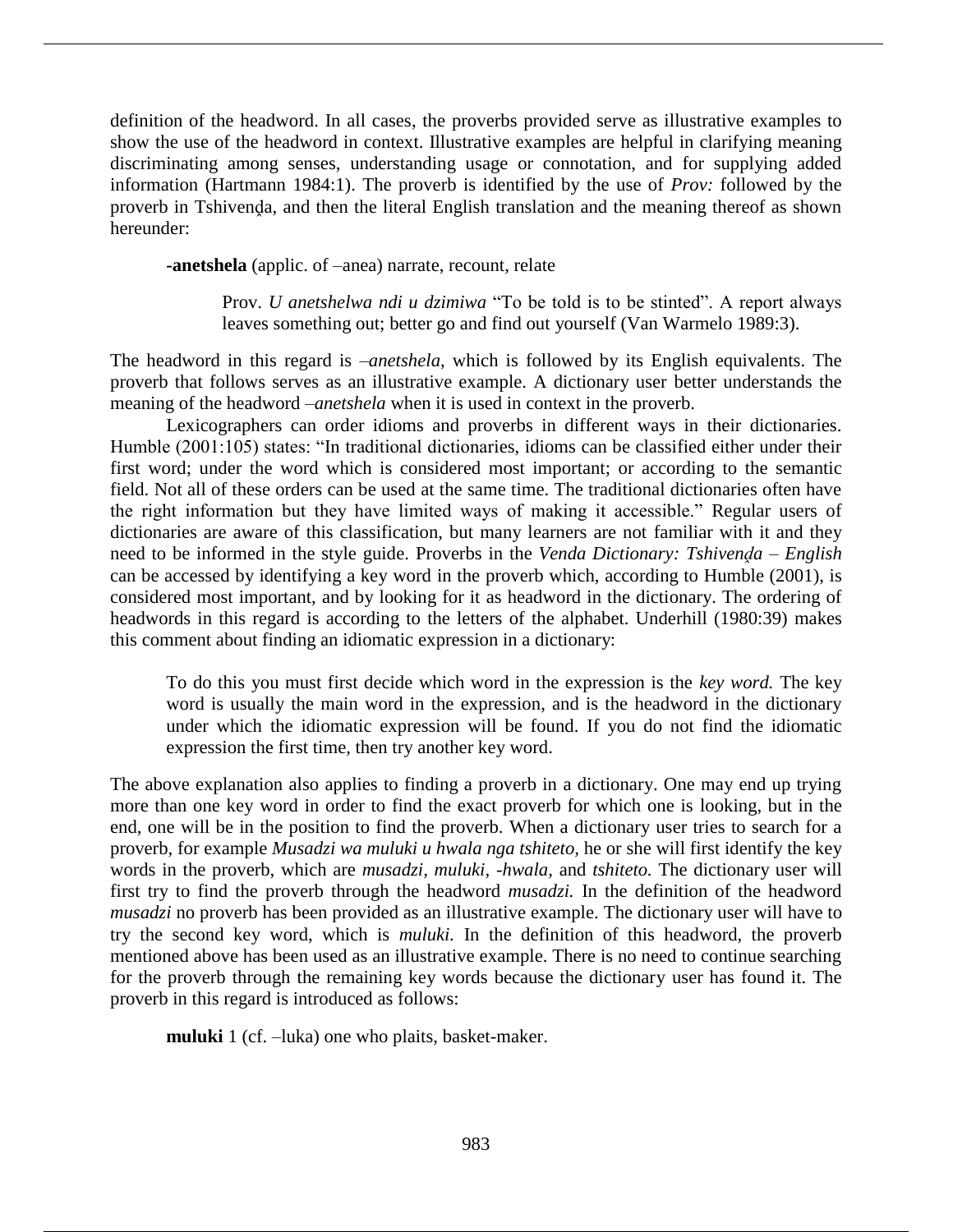Prov: *Musadzi wa muluki u hwala nga tshiteto* "The basket-maker's wife has to carry her things in a worn-out winnow". The tailor's wife goes in rags (Van Warmelo 1989:225).

In *Venda Dictionary: Tshivenḓa – English*, both the verb stems and nouns are used as key words. Hereunder follow some examples:

**-tahula** weed (with the hoe)

Prov: *Dza musanda dzi tahula tshene* "Royal cattle (don't damage crops, they merely) pull up weeds". Children & others from the chief's place can do no wrong (Van Warmelo 1989:349).

**tsevhi** 9 (cf. –sevha) one who warns another of impending danger, who gives a tip or hint

Prov: *A hu na muthu a faho a si na tsevhi* "Nobody dies without having been warned by someone". One always gets a hint of impending trouble. The difficulty lies in acting on it (Van Warmelo 1989:387).

The word *-tahula* is a verb stem, whereas *tsevhi* is a noun. The two words are considered to be key words in the two proverbs.

A proverb can appear under two separate key words, a noun and a verb stem; under two separate nouns; and more than one proverb may occur under one key word in *Venda Dictionary: Tshivenḓa – English.*

# 3.1. *A proverb appears under two separate key words (noun and verb stem)*

In order for a dictionary user to more easily find the proverbs, the lexicographer uses both the verb stem and the noun as headwords to identify them in the *Venda Dictionary: Tshivenda – English*. This means that either verb stems or the nouns in the proverb can be identified and used as key words. If a dictionary user fails to find a proverb under the verb stem identified as the key word, he or she can look for it under the noun identified as the key word. Van Warmelo (1989) has used this arrangement in his dictionary to make sure that dictionary users end up finding the proverb. The following proverb can be located through the use of both the verb stem and the noun as headwords: *Hu ambuwa vhuṅanga; vhukololo a vhu ambuwi.*

**-ambuwa** ford, wade through

Prov: *Hu ambuwa vhuṅanga; vhukololo a vhu ambuwi* "The medicine-man who crosses a river [into foreign territory] takes his craft with him, but royal rank cannot be taken abroad." Away from home high birth does not count (Van Warmelo 1989:2)

**vhukololo** 14 noble birth, rank or circumstance of being a mukololo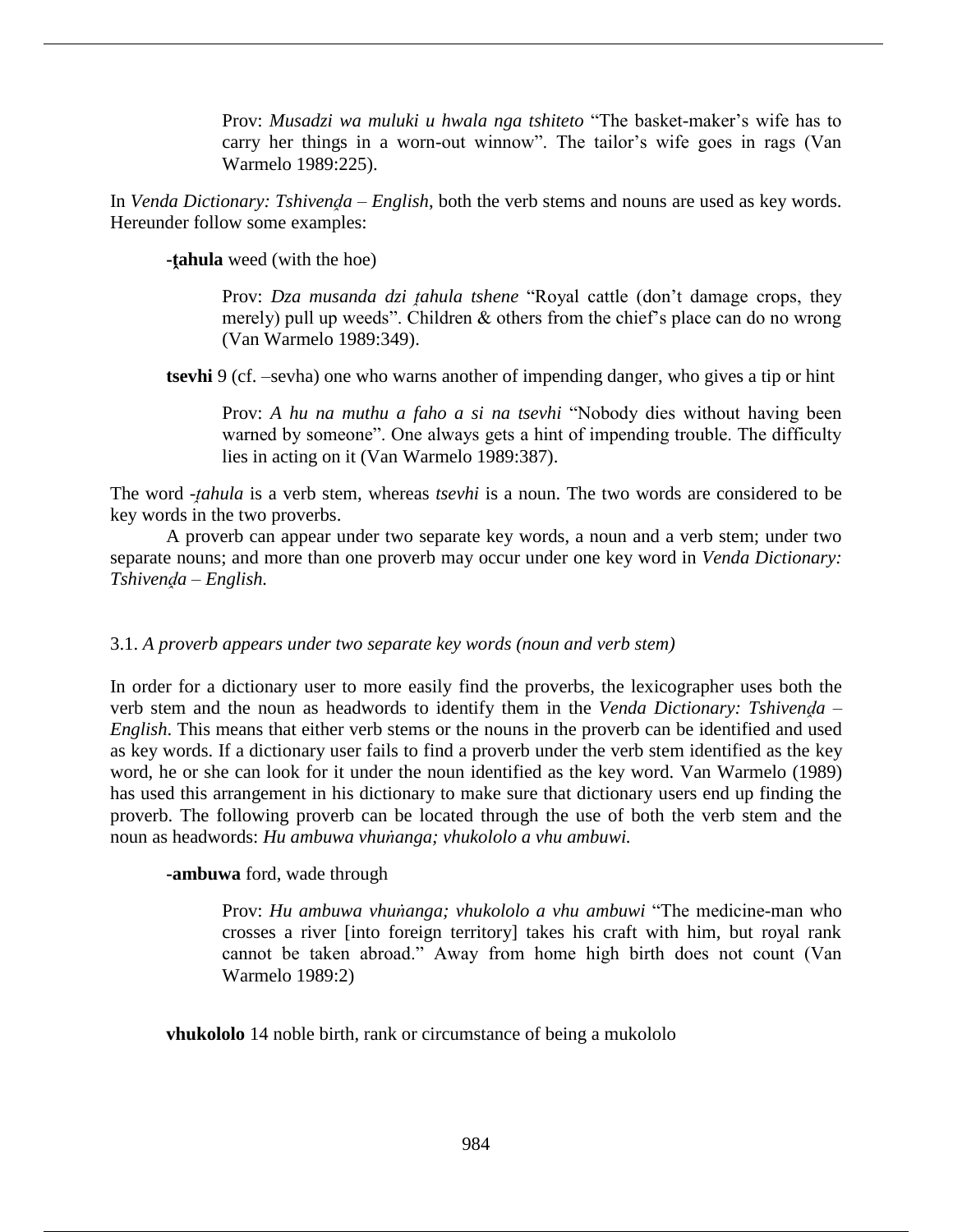Prov: *Hu ambuwa vhuṅanga; vhukololo a vhu ambuwi* "Professional status crosses rivers but royal descent does not," i.e. a doctor is still a doctor in a strange country but a prince who crosses the frontier becomes a nobody (Van Warmelo 1989:463)

The two words, the verb stem *–ambuwa* and the noun *vhukololo* are both found in the proverb *Hu ambuwa vhuṅanga; vhukololo a vhu ambuwi.* A dictionary user could consider *ambuwa* as the keyword in the proverb and locate it by searching for it as headword; at the same time, if he or she considers *vhukololo* to be the key word, the same proverb could be located by searching for the noun *vhukololo* as the headword. Identifying these two words as key words in the proverb can help dictionary users to find the proverb.

# 3.2. *A proverb appears under two separate nouns*

In certain instances, the same proverb can appear under entries for two separate nouns. Identifying the two nouns in the proverb as key words will help dictionary users to find the proverb. The proverb *Mutsinda ndi khwine, shaka ndi bulayo* is one example which illustrates this.

**bulayo** 5 (cf. –vhulaha, -vhulaya) massacre, murder; a great killing, heavy mortality, as in epidemic of stock or people

Prov: *Mutsinda ndi khwine, shaka ndi bulayo* "A non-relative is better; a relative is murder". Relations cause more trouble than other people (Van Warmelo 1989:16)

**mutsinda** 1 non-relative, person not belonging to one's patrilineal kinship group, i.e. anyone who, not being descended from a common, known patrilineal ancestor, may not take part in the family ancestor-cult.

Prov: *Mutsinda ndi khwine, shaka ndi bulayo* "A stranger is better than a relative; a kinsman may be the death of one" (Van Warmelo 1989:250)

Both *bulayo* and *mutsinda* are nouns found in one proverb and could be identified as key words to help find the proverb in the dictionary. In this instance, Van Warmelo uses both nouns to search for the same proverb.

# 3.3. *More than one proverb appears under one headword*

Van Warmelo not only provides one proverb under one headword; at times he lists a number of proverbs under one headword as illustrative examples. This is always done if the headword can be used in different contexts. In some instances he lists up to four proverbs as illustrative examples for one headword. The following is an example of three proverbs listed as illustrative examples under one headword, -fhalala:

**-fhalala** (intr.) 1 spill, overflow, disperse. 2 (= -phalala) rush out to rescue (of a lot of people). 3 die away from home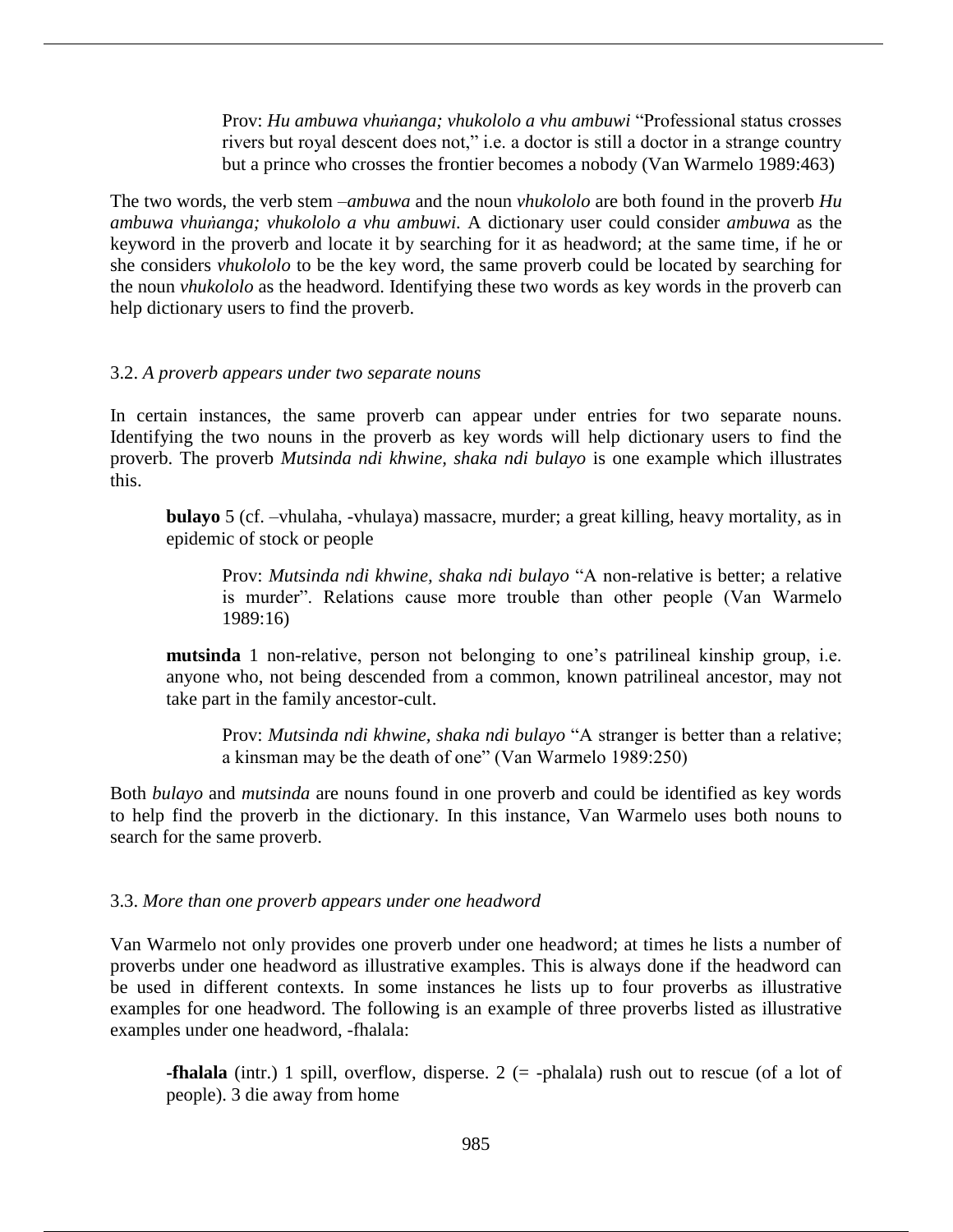Prov: *Mukange a fa, vhana vha Mukange vha a fhalala* "When Mr Guinea Fowl dies, his chicks scatter", i.e. when a great man dies, his children and dependents disperse and the household is broken up

Prov: *Thakha ndi mulambo, a i lengi u fhalala* "Wealth (property) is like a river (in flood), it goes down quickly"

Prov: *Zwivhuya a zwi dali, zwa dala zwi a fhalala* "Good things are not common, and when they do appear they soon vanish again"

The key word in the proverbs provided above is the verb stem *–fhalala*, which in this case is the headword. This verb stem has different meanings depending on the context. As a result a number of proverbs are provided as illustrative examples, depending on the sense in which the word is used. So, dictionary users must check all the proverbs listed under the headword in order to find the sense for which they are looking.

Proverbs listed in this dictionary are very helpful to dictionary users, especially learners and non-native speakers learning Tshivenda. Instead of just providing the meanings of the proverbs, the dictionary also provides their literal translation which helps in the learning of meanings of other words in the proverb. Under the next sub-heading the discussion will focus on the importance of finding a proverb in the *Venda Dictionary: Tshivenḓa – English.*

# 4. The importance of finding a proverb in the *Venda Dictionary: Tshivenḓa – English*

Dictionary users learn a great deal from the information provided in proverbs in the *Venda Dictionary: Tshivenḓa - English*. Besides enriching their understanding of the word they also get to know other aspects of the headword through the inclusion of the proverb as an illustrative example. Through proverbs, dictionary users get to know the existence of archaic words in the language, and the accompanying meanings/equivalents of other key words in the proverb. Furthermore, proverbs inform dictionary users about the culture of the society in which they are found. Van Warmelo's use of proverbs as illustrative examples helps to enrich the Tshivenda vocabulary of dictionary users as well as their knowledge of the culture of the Vhavenda.

# 4.1. *Finding proverbs enriches the vocabulary of dictionary users*

The definition of a headword in a bilingual dictionary entails the provision of the equivalent word in the target language. In his definition of the headwords in the *Venda Dictionary: Tshivenda – English,* Van Warmelo provides the English equivalents which help a non-native speaker of Tshivenḓa to understand the meaning of the headword. As indicated above, the lexicographer also provides a proverb to serve as an illustrative example. The meaning of the headword becomes clearer when the word is used in context. The proverb is made up of many words; some of them cannot be found individually as headwords in the dictionary. After providing the proverb as an illustrative example, the lexicographer provides the literal meaning of the proverb. In the literal translation of the proverb English equivalents of the words in the proverb are provided. Dictionary users get to know the meaning of other words of the proverb without searching for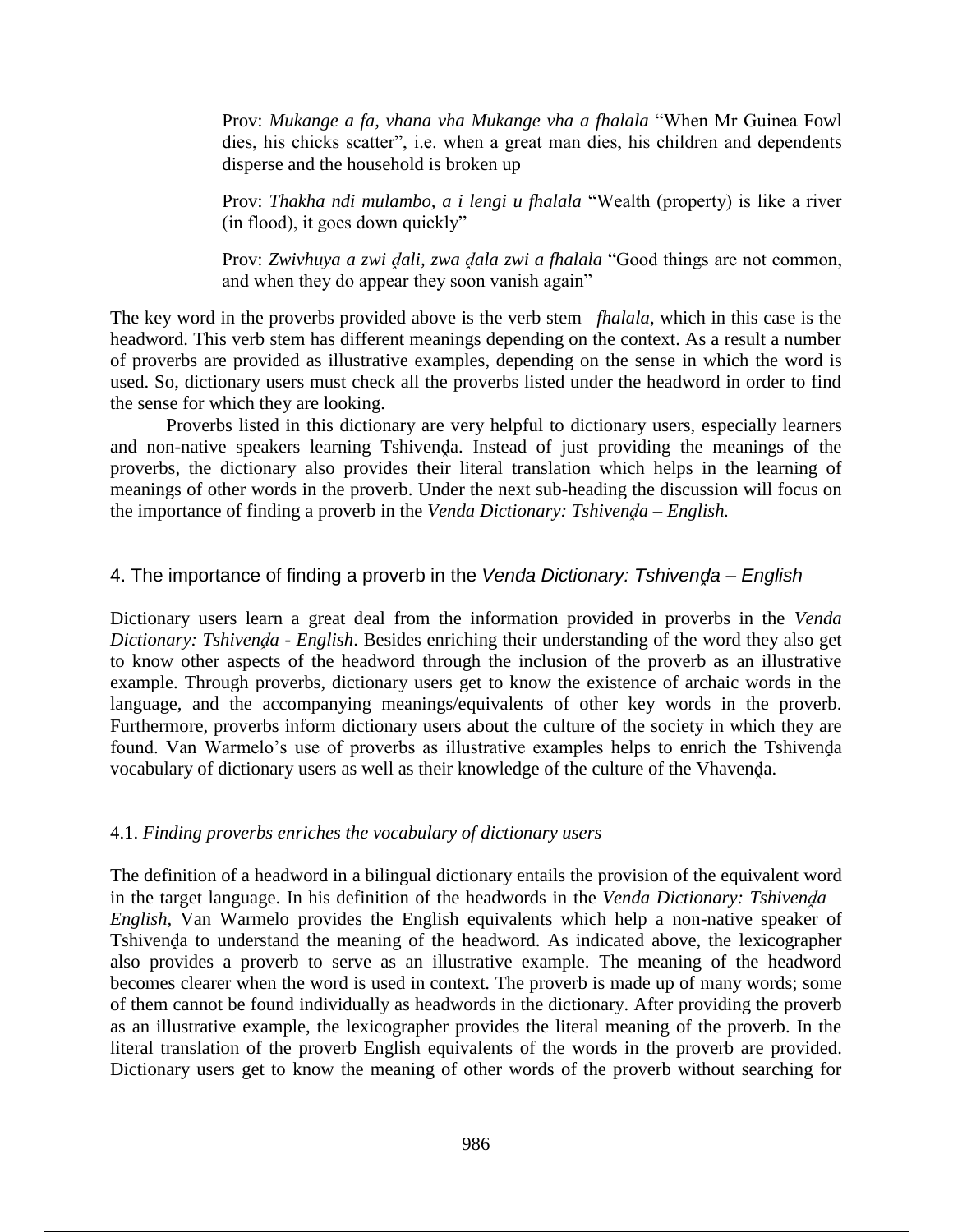them in the dictionary; thereby increasing their Tshivenḓa vocabulary. This is illustrated by the definition of the headword *bulayo* below:

**bulayo** 5 (cf. –vhulaha, vhulaya) massacre, murder, a great killing, heavy mortality, as in epidemic of stock or people

Prov: *Mutsinda ndi khwine, shaka ndi bulayo* "A non-relative is better; a relative is murder". Relations cause more trouble than other people (Van Warmelo 1989:16).

The headword which needs some definition is *bulayo.* The lexicographer has defined it, and has provided a proverb as an illustrative example. In the proverb there are other key words which a dictionary user may like to search for their equivalents. Words such as *mutsinda, khwine* and *shaka,* together with *bulayo,* are key words in the proverb. By providing the literal meaning of the proverb *Mutsinda ndi khwine, shaka ndi bulayo,* a dictionary user can identify the equivalents of *mutsinda, khwine* and *shaka* by association, which are *non-relative, better* and *relative*  respectively. The dictionary user's vocabulary is enriched without going to the trouble of searching for the equivalents of these other words in the dictionary.

# 4.2. *Finding proverbs introduces dictionary users to archaic traditions*

Proverbs have been used since time immemorial in the life of Africans. They have been and remain a most powerful and effective instrument for the transmission of culture. Finnegan (1970) states that the use of proverbs is a social mode of communication which has a dominant role in most African societies. With the development of languages and the modernisation of life in general, some words become archaic because they cease to be used regularly. Mafela (1996) defines archaic words as words that have become outdated. Few people in the society use them for conversation purposes, besides the aged. However, their use in proverbs does not change. As a result, young learners and non-native speakers of Tshivenda need to know the meaning of archaic words because they are frequent in proverbs which are used on a daily basis. Children growing up in urban areas have little grasp of the meaning of proverbs because of the presence of archaic words. Proverbs with archaic words are further used in creative works such as prose and drama. The only place where young learners of Tshivenda and non-native speakers of Tshivenda can find the meanings of these proverbs and archaic words is *Venda Dictionary: Tshivenḓa English.* By making use of proverbs as illustrative examples in his dictionary, Van Warmelo has made it simple for such people to acquire the meanings of archaic words. In the example below, dictionary users discover the existence of an archaic word of which they may not have been aware.

**ḓumbu** 5 1 storm, gale. 2 Hunting Wasp (Hemipepsisvindex Smith), from its buzzing

Prov: *Ḓuvha ḽa maḓumbu dzi lala na mavhoḓa adzo* "When there are storms the cows are allowed to have their calves with them for the night". Circumstances alter cases. Necessity knows no law (Van Warmelo 1989:23).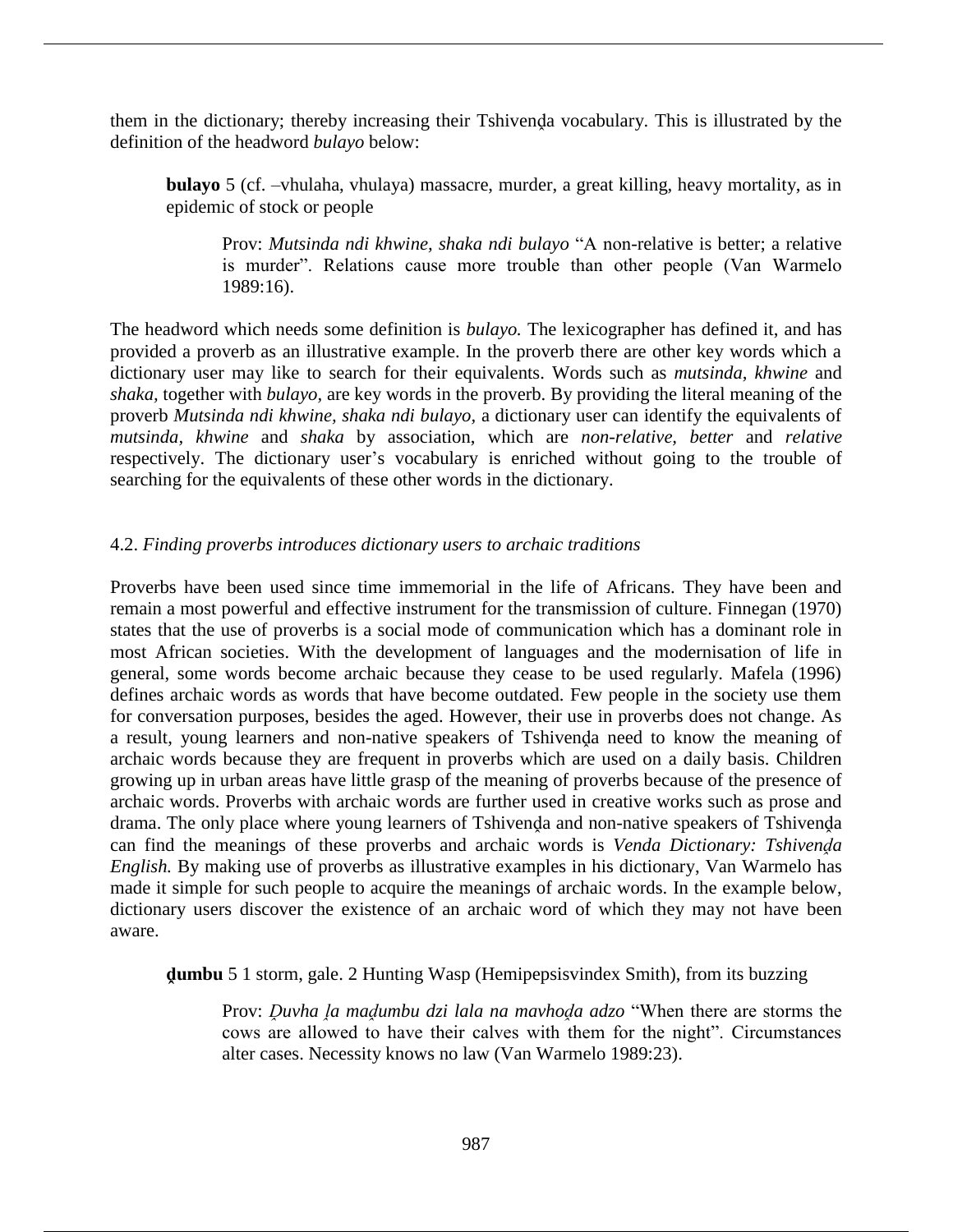*Dumbu* is the headword which is followed by the English equivalents. Dictionary users discover the meaning of the headword through the provision of these equivalents. However, when the headword *dumbu* is used in context, by using a proverb as an illustrative example, the dictionary user understands the meaning of other key words, including *mavhoda*. Mavhoda is an archaic word and its use in the language community is fading. From the literal translation of the proverb one realises that *mavhoda* refers to calves. In daily conversation in present day Tshivenda, calves are referred to as *namana*. The provision of the literal translation of the proverb thus assists in illuminating the meanings of the other words, such as *mavhoda*. When the proverb *Duvha la madumbu dzi lala na mavhoda adzo* is used in daily conversation, dictionary users are able to follow the conversation because they know the meaning of the word *mavhoda*.

#### 4.3. *Finding proverbs introduces dictionary users to the Tshivenḓa culture*

Users of the *Venda Dictionary: Tshivenda – English* gain more than just a meaning from the definition of the headword, especially when these headwords are included in proverbs as illustrative examples. Certain proverbs inform dictionary users about the culture of the Vhavenda, and how the Vhavenḓa organise their life. The definition of the headword *–hula* below serves as an example:

**-hula** grow; attain maturity (puberty), grow old; (in perf.) be big, of things. thoma u - menstruate for the first time.

Prov: *Muḍinḍa ha huli* "A messenger never grows old" He is still sent on errands when old (Van Warmelo 1989:86).

The headword *-hula* has more than one meaning although all of the senses refer to *grow.* However, the literal meaning of the proverb provided as an illustrative example refers to growing old. Thus the meaning of *Mudinda ha huli* is *A messenger is still sent on errands when old.* This proverb specifically refers to the messenger in a royal village. According to the Tshivenda culture, a chief's messenger should serve him until his death. As long as the chief is alive, the messenger, regardless of his ageing condition, will be sent on errands for his chief; no younger messenger will be appointed to replace him.

The proverb used as an illustrative example of the definition of the headword *munwe* also sheds some light on cultural practices:

**munwe** 3 finger. Individual names: 5 munwana, tshinwanwane; 4 mukulo-watsho, makhulu-watsho; 3 mulala-hari; 2 musumba-vhaloi; 1 (thumb) gunwe

Prov: *Munwe muthihi a u tusi mathuthu* "One finger cannot take boiled mealies from the pot," i.e. one should maintain good relations with others, since alone one is powerless.

In the definition of *munwe,* Van Warmelo has provided its English equivalent, which is *finger*. In addition to this equivalent, he mentions the different types of fingers, from the little finger to the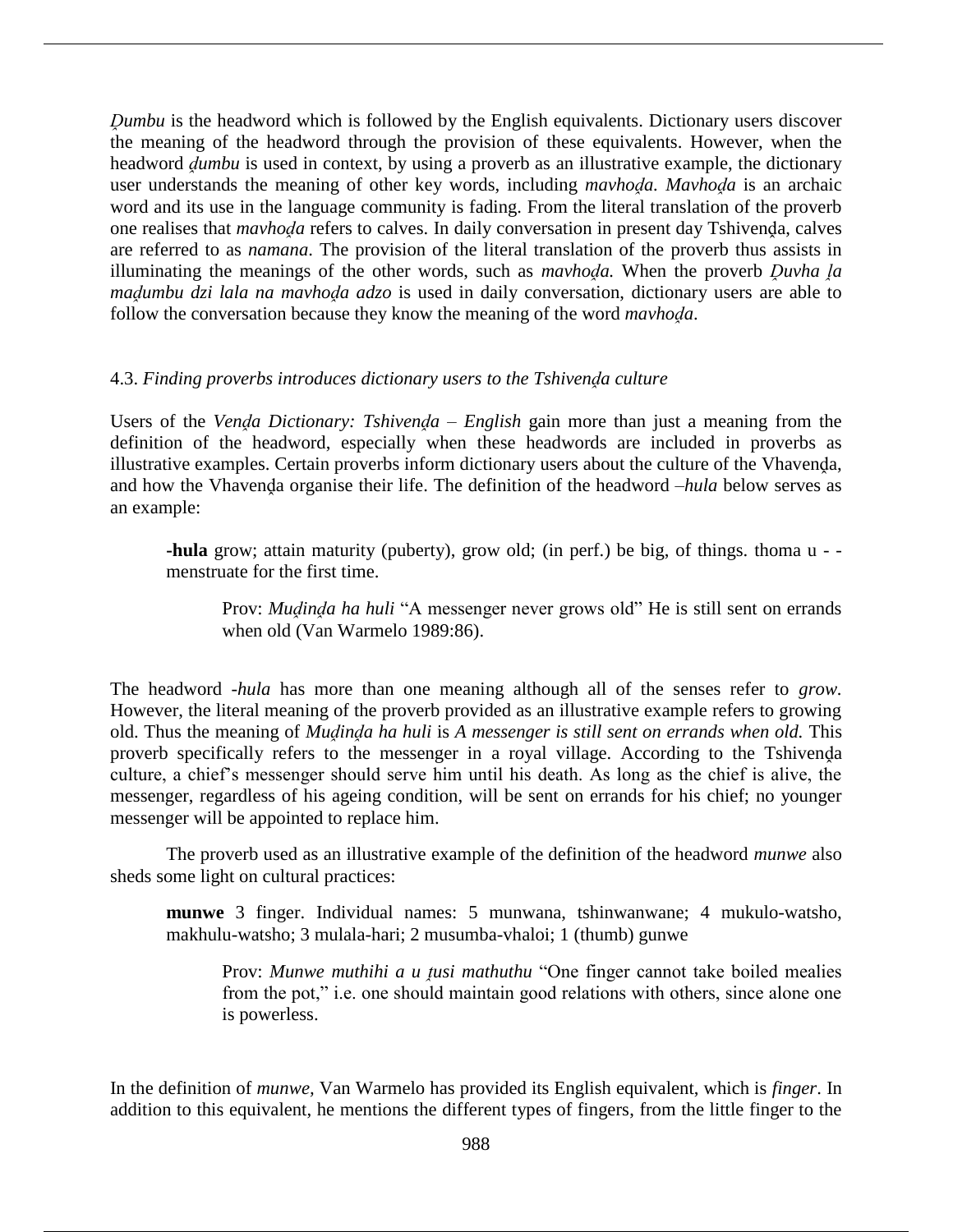thumb. All five fingers on the hand are identified by Tshivenḓa names. In addition to this explanation, a proverb, *Munwe muthihi a u țusi mathuthu* has been used as an illustrative example. The meaning of this proverb is *One should maintain good relations with others, since alone one is powerless*. Through this proverb dictionary users learn that the Vhavenda believe in communal work; people should help each other. In order to achieve this, one should always have good relations with others. Individualism is a foreign concept to the Vhavenda.

# 5. Conclusion

Not all bilingual dictionaries include proverbs as part of the definition of headwords. The *Venda Dictionary: Tshivenḍa – English* is one of those which included proverbs as illustrative examples. Finding proverbs in this dictionary may seem frustrating to dictionary users because of the absence of information on finding them in its style guide. However, having realised how the proverbs are ordered according to the list of headwords and after finding these proverbs, a dictionary user learns a great deal from the information entailed in the proverbs provided; the user gains not only the meaning of the proverb, but also increases his or her Tshivenda vocabulary through the literal translations of the proverbs provided. The user thus increases his or her vocabulary by acquiring the equivalents of other words and archaic words in the proverb in addition to the meaning of the headword. The use of proverbs to demonstrate the use of headwords further equips dictionary users with knowledge about the Tshivenda culture. Proverbs are important in African societies because they are bearers of culture and custom.

At present, no other dictionary besides the *Venda Dictionary: Tshivenda – English* exists which users, especially non-native speakers learning Tshivenda, could consult to find the meaning of proverbs. However, the Tshivenda National Lexicography Unit is currently working on a dictionary of Tshivenḓa proverbs which will be published in the near future.

# References

# **A. Dictionaries**

**Van Warmelo, N. J. 1989.** *Venda Dictionary: Tshivenḓa – English.* Pretoria: J.L. van Schaik.

# **B. Other literature**

**Dalfovo, A. T. 1997.** 'African Proverbs and African Philosophy'. In W. Saayman (ed.), *Embracing the Baobab Tree: The African Proverb in the 21st Century. Proceedings of the Interdisciplinary Symposium, University of South Africa, Pretoria, 2 – 7 October 1996*, 37–48.

**Finnegan, R. H. 1970.** *Oral Literature in Africa.* Oxford: Clarendon Press.

**Hartmann, R. R. K. 1984.** 'Introduction'. In B. A. Kipfer (ed.), *Workbook on Lexicography: A Course for Dictionary Users with Glossary of English Lexicographical Terms*. Exeter: University of Exeter, 1–15.

**Humble, P. 2001.** *Dictionaries and Language Learners*. Frankfurt: Haag & Herchen.

**Jackson, H. 2002.** *Lexicography: An Introduction*. London: Routledge.

**Landau, S. I. 1984.** *Dictionaries: The Art and Craft of Lexicography*. New York: Charles Scribner's Sons.